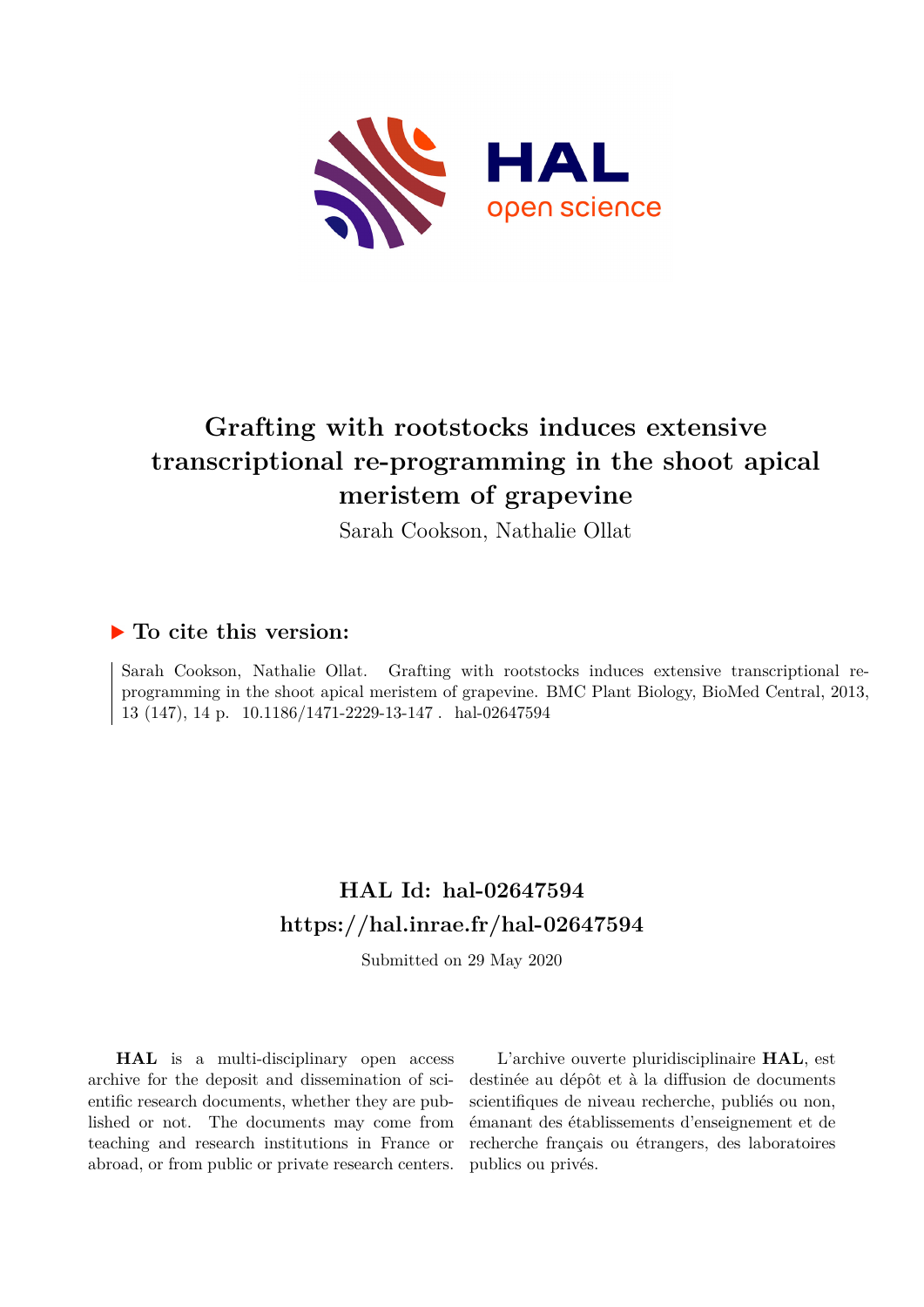# **RESEARCH ARTICLE Example 2014 CONSIDERING A RESEARCH ARTICLE**



# Grafting with rootstocks induces extensive transcriptional re-programming in the shoot apical meristem of grapevine

Sarah Jane Cookson and Nathalie Ollat<sup>\*</sup>

# Abstract

Background: Grafting is widely used in the agriculture of fruit-bearing crops; rootstocks are known to confer differences in scion biomass in addition to improving other traits of agricultural interest. However, little is known about the effect of rootstocks on scion gene expression. The objective of this study was to determine whether hetero-grafting the grapevine variety Vitis vinifera cv. 'Cabernet Sauvignon N' with two different rootstocks alters gene expression in the shoot apex in comparison to the auto-grafted control. Cabernet Sauvignon was hetero-grafted with two commercial rootstock genotypes and auto-grafted with itself. Vigor was quantified by measurements of root, stem, leaf and trunk biomass. Gene expression profiling was done using a whole genome grapevine microarray; four pools of five shoot apex samples were harvested 4 months after grafting for each scion/rootstock combination.

Results: The rootstocks increased stem biomass or conferred increased vigor by the end of the first growth cycle. Globally hetero-grafting two different genotypes together triggered an increase in shoot apex gene expression; however no genes were differentially expressed between the two hetero-grafts. The functional categories related to DNA, chromatin structure, histones, flavonoids and leucine rich repeat containing receptor kinases were the most enriched in the up-regulated genes in the shoot apex of hetero-grafted plants.

**Conclusions:** The choice of rootstock genotype had little effect on the gene expression in the shoot apex; this could suggest that auto- and hetero-grafting was the major factor regulating gene expression.

# Background

Grafting is widely used in the agriculture of fruit crops. Rootstocks are selected to provide resistance to soil-borne pests and diseases, to increase tolerance to environmental stresses and to improve crop productivity and/or quality (e.g. as reviewed by [1,2]). In viticulture, grafting is primarily used to facilitate grapevine growth in soils infected with the phylloxera, a soil-dwelling insect pest introduced to Europe from America (e.g. [3]). The use of rootstocks, in which the entire root system of a plant is replaced, has a profound effect on scion development. Rootstocks are known to alter various physiological processes in the scion such as vigor or biomass accumulation [4], fruit quality [5] and response to abiotic stresses (e.g. to water deficit [6] and salinity [7]).

Despite the widespread use of grafting, we know little of how grafting with rootstocks confers differences to the vigor of the scion. Rootstock conferred vigor in horticulture is generally described in terms of shoot biomass accumulation, i.e. stem biomass, yield or biomass allocation within the plant (such as the ratio between yield and stem biomass). Various hypotheses explaining rootstock conferred vigor have been proposed including alterations in nutrient and water movement, hormone concentrations and the anatomy of the graft union (as reviewed by [2,8]). In apple orchards, the rootstocks used have dramatic dwarfing effects on the scion, reducing trunk diameter by up to 70% e.g. [9]. In cherry trees, rootstock-induced dwarfing (reducing stem length by 25%) is caused by differential cessation of terminal meristem growth e.g. [10]. Commercial rootstocks used in viticulture have much smaller effects on scion vigor. They are not associated with dwarfing phenotypes \* Correspondence: [nathalie.ollat@bordeaux.inra.fr](mailto:nathalie.ollat@bordeaux.inra.fr)



© 2013 Cookson and Ollat; licensee BioMed Central Ltd. This is an open access article distributed under the terms of the Creative Commons Attribution License (<http://creativecommons.org/licenses/by/2.0>), which permits unrestricted use, distribution, and reproduction in any medium, provided the original work is properly cited.

INRA, ISVV, EGFV, UMR 1287, F-33140, Villenave d'Ornon, France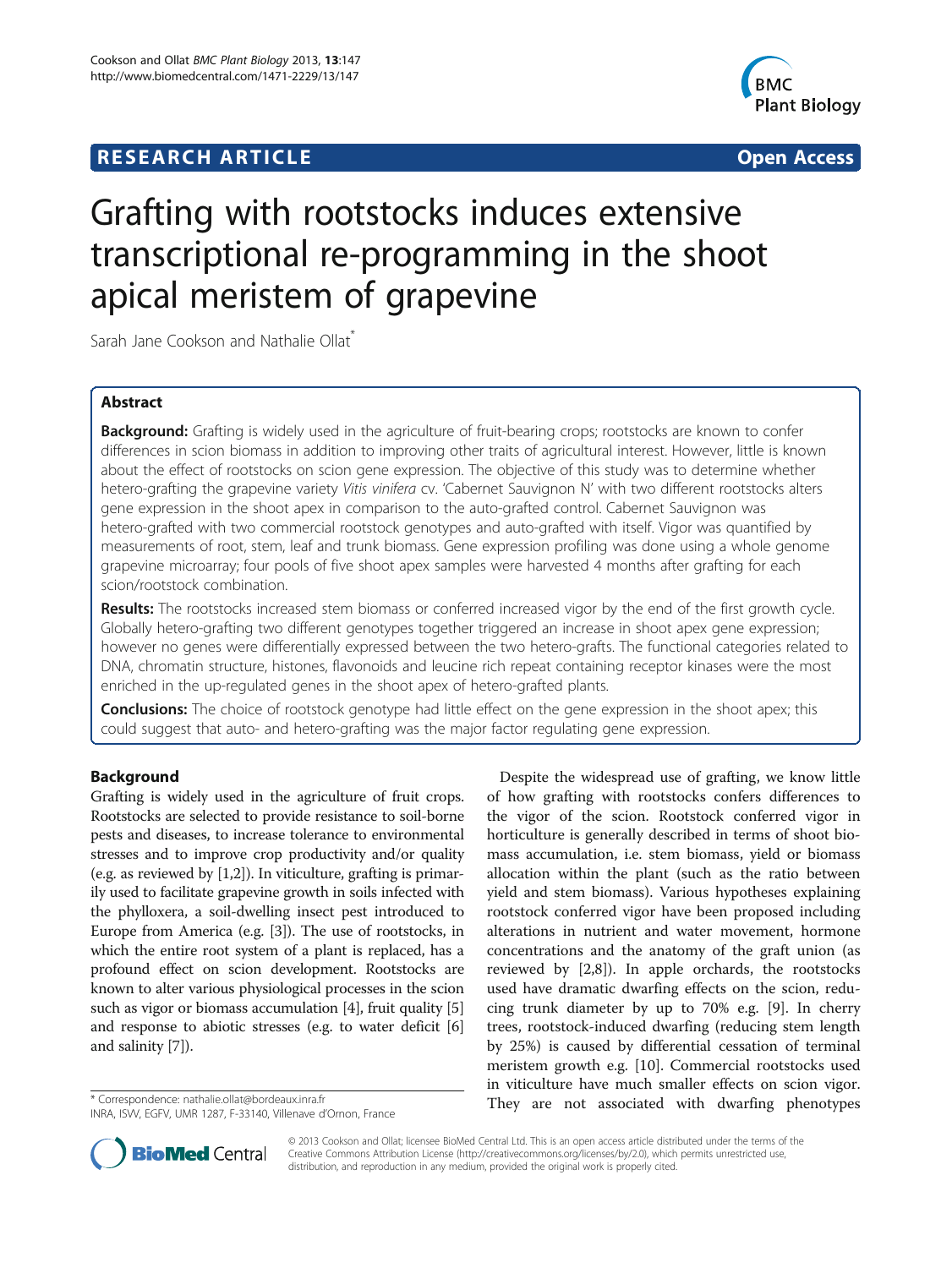observed in fruit trees, but grapevine rootstocks are still important for fruit quality and yield. Although vigor control mechanisms of different rootstocks are not necessarily the same for different scions, there is some degree of consistency with most commercial rootstock genotypes, being defined by viticulturists as high, moderate or low vigor e.g. [3].

Gene expression studies have been used to shed light on the mechanisms behind rootstock conferred vigor in fruit trees. Gene expression in the shoot tip of apple trees was studied in response to a range of rootstock genotypes to correlate shoot tip expression to plant stature [11]. The Gene Ontology (GO) terms enriched in the differentially expressed genes were response to stimulus and response to abiotic and biotic stress as well as unknown biological processes and other biological processes. Jensen et al. [11] identified 116 genes whose expression levels were correlated with plant size; the genes most strongly correlated with trunk cross sectional diameter were a sorbitol dehydrogenase, a homeoboxleucine zipper protein and a hevein-like protein. Similarly, Prassinos et al. [10] used cDNA amplified fragment length polymorphism to compare the effect of a dwarfing and a semi-vigorous rootstocks on gene expression in the scion and identified the differential regulation of a number of transcription factors and genes involved in signaling processes. However, auto-grafted control plants were absent from the studies of Jenson et al. [11] and Prassinos et al. [10], therefore the effect of grafting with a non-self rootstock on the gene expression of the scion remains to be determined.

Our objective was to study the effects of grafting on gene expression in the shoot apical meristem of grapevine Vitis vinifera cv. 'Cabernet Sauvignon N' (CS) heterografts (with two different commercial rootstock genotypes originating from American Vitis spp.) and the auto-grafted control (CS grafted with CS). The rootstock genotypes chosen were 'Riparia Gloire de Montpellier' (RG) and '1103 Paulsen' (1103P), these genotypes are known to confer low and high scion vigor respectively. Our sampling strategy was designed to minimize the secondary effects related to rootstock physiology, such as, differences in plant water status, gas exchange and transpiration. Therefore, shoot apical meristems were harvested at the end of the night when presumably plants are in a stable environment to reduce confusion of the direct and indirect effects of grafting with rootstocks. Genes from the functional categories DNA, chromatin structure, histones, flavonoids and leucine rich repeats (LRR) were enriched in the up-regulated genes.

#### Results

In horticulture, rootstocks are often selected for their ability to alter the growth of the scion, or to confer differences

in scion vigor. In viticulture, vigor is typically quantified by stem pruning weight at the end of the growing cycle and, in this work, conferred vigor was also quantified by using measurements of dry stem biomass. The objective was to associate differences in rootstock conferred vigor (i.e. stem biomass) with differences in gene expression in the shoot apex. Shoot apex samples were harvested four months after grafting when presumably the stress associated with grafting and the formation of a successful graft union has been overcome. Some of the genes differentially expressed in the microarray data were confirmed by qPCR (Additional file 1).

## Rootstock conferred vigor effects on biomass accumulation in grafted grapevine

The rootstocks 1103P and RG increased stem biomass compared to the auto-grafted control at the end of the growth cycle (Figure 1C), i.e. the rootstock genotypes conferred increased vigor to the scion. In addition, the rootstock 1103P increased leaf biomass relative to the auto-grafted control (Figure 1D), whereas the trunk biomass was decreased by the grafting with the rootstock RG (Figure 1B). Root biomass was not significantly different between the three scion/rootstock combinations at the end of the growth cycle (Figure 1A). However, there was a difference in biomass allocation between the shoot and the root (Figure 2). The shoot/root ratio of hetero-grafts was significantly higher than that of the auto-grafted control (Kruskal-Wilk ANOVA on ranks followed by Tukey multiple comparison procedure, data not shown).

The shoot apex samples were harvested four months after grafting, before differences in scion vigor (stem biomass) became apparent (Figure 3C). Leaf biomass was also unaffected by grafting with rootstocks at the time of apex harvest (Figure 3D). However, the root biomass of the auto-grafted plants was significantly higher than that of the hetero-grafted plants (Figure 3A) and the trunk biomass was significantly lower with the rootstock RG than with the auto-grafted plants and plants grafted onto 1103P (Figure 3B).

#### Rootstock effects on gene expression in the shoot apex

Hetero-grafting CS with American rootstock varieties, RG and 1103P, resulted in the differential expression of a large number of genes in the shoot apex when compared to the auto-grafted control CS/CS (Figure 4). In general, the differential expression of most genes was similar in both heterograft combinations: 1203 and 837 genes were up- and down-regulated in both CS/RG and CS/1103P, whereas only 108 and 168 genes were specifically up- and down-regulated in CS/1103P, and only 164 and 92 genes were specifically up- and downregulated in CS/RG. In fact, no genes were differentially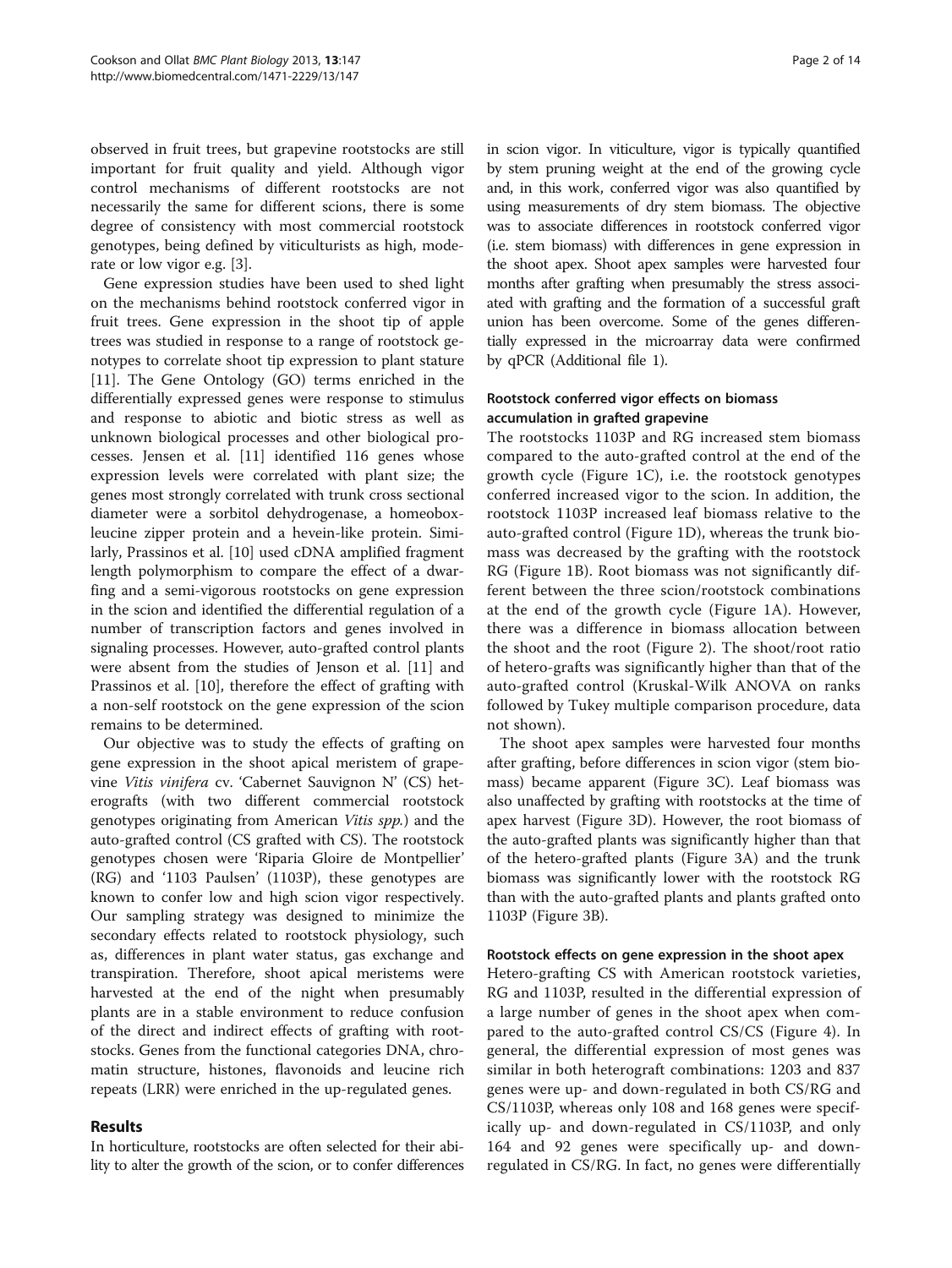expressed between the two hetero-graft combinations. The normalized expression values, gene expression comparisons, p values, adjusted p values and the gomapman annotation for all significantly differentially expressed genes are given in Additional file 2. The

Riparia Gloire de Montpellier (filled triangles, pink lines) and the auto-grafted control (open circles, blue lines).

MapMan functional categories (BINs) enriched in the genes differentially expressed between the heterografts and the auto-graft control also highlight the similarity of response of the two hetero-graft combinations (Figure 5, [12-14]).



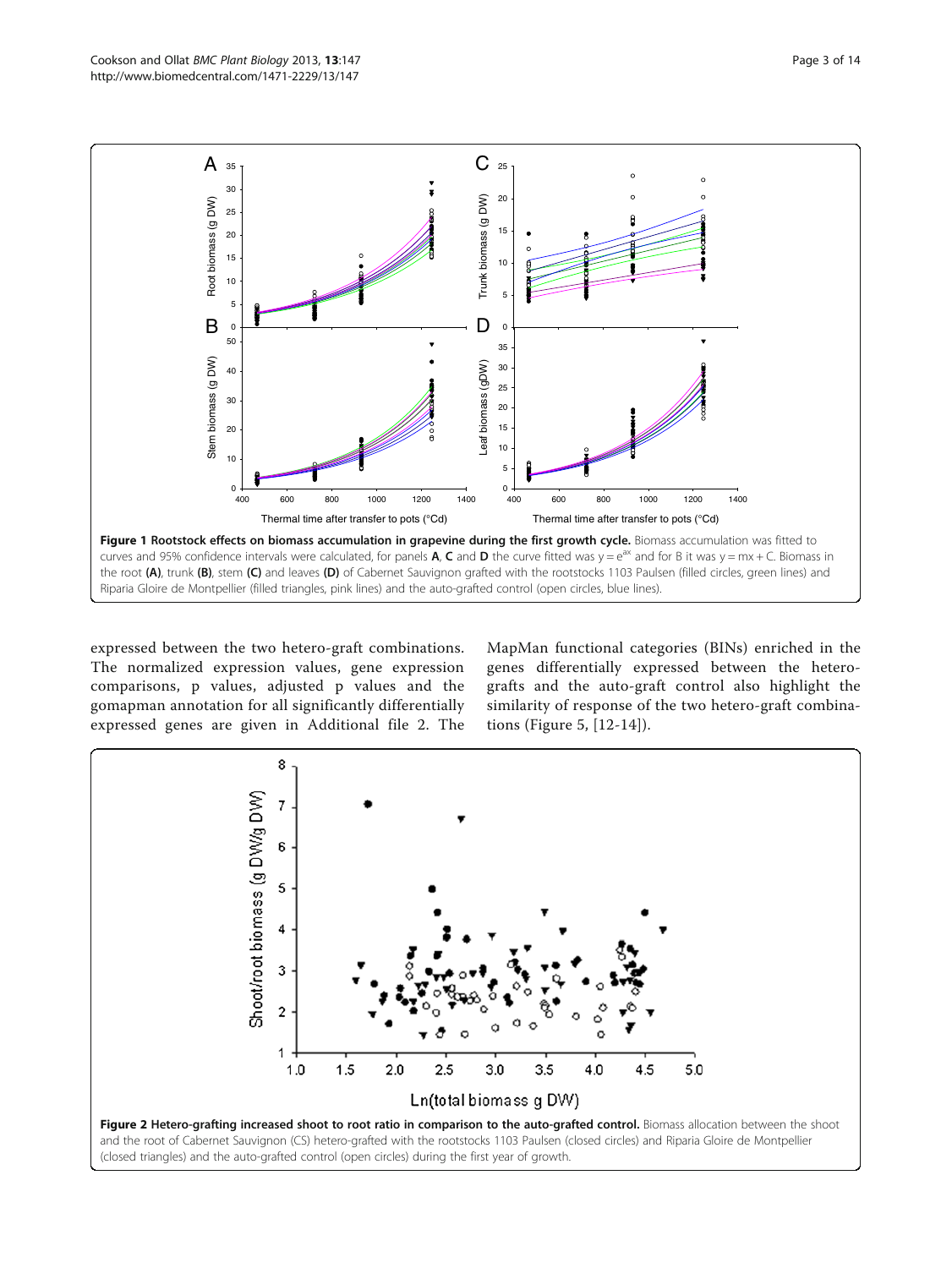

#### Genes up-regulated in the shoot apical meristem by hetero-grafting with rootstocks

The MapMan functional categories [12,13] overrepresented in the genes up-regulated in the shoot apex of hetero- compared to auto-grafts belonged to the functional categories cell wall, cell, cell organization, DNA, chromatin structure, histones, LRR receptor kinases, terpenoids and isoflavonols (Table 1 and Figure 5). The GO biological processes DNA replication, DNA metabolic processes and other cellular metabolic processes were also enriched in this gene list, along with the functions helicase, motor, hydrolase and pyrophosphatase activity and the compartments chromosome, organelle, nucleus and extracellular (Table 2).

Examination of the most strongly up-regulated genes (Additional file 3) highlights the up-regulation of genes

associated with DNA and chromatin modification, such as, genes from the category chromatin structure (e.g. VIT\_01s0150g00390, VIT\_00s0184g00040, VIT\_07s0005g 01430 and VIT\_11s0149g00130) and genes annotated as being involved in replication control (e.g. VIT\_06s0 004g06300) as well as one SET-domain transcription factor (VIT\_16s0098g01510) and two chromatin remodeling factors (VIT\_05s0049g00150 and VIT\_04s0023g01610) (Additional file 3 and Figure 5). In addition to the upregulation of many genes involved in DNA and chromatin regulation, numerous transcription factors (Figure 6), two sugar transporters (VIT\_14s0030g00240 and VIT\_14s00 30g00230), a developmental gene (TERMINAL FLOWER-*LIKE PROTIEN 1 (TFL1), VIT\_06s0080g00290)*, and genes involved in amino acid metabolism and cell wall modification were up-regulated (Additional file 3).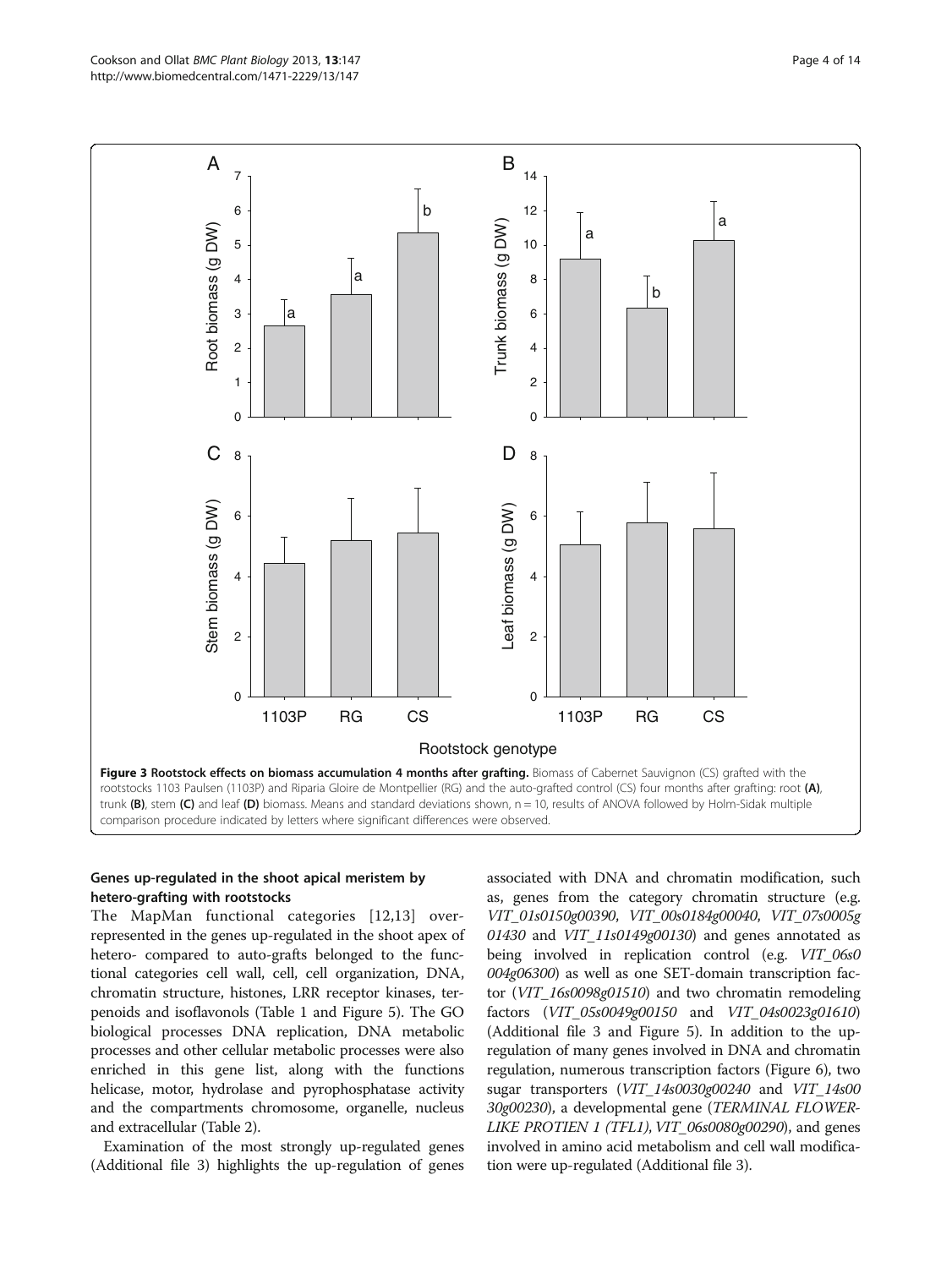

## Genes down-regulated in the shoot apical meristem by hetero-grafting with rootstocks

The MapMan functional categories [12,13] overrepresented in the genes down-regulated in the heterocompared to auto-grafts belonged to the functional categories receptor kinases, hormone metabolism (particularly ethylene), secondary metabolism, pathogenesis related (PR) proteins, redox and various miscellaneous genes (Table 3 and Figure 4). The GO biological processes response to stimulus, cell communication and signaling and the functions transferase and oxidoreductase activity was also over-represented (Table 4).

Examination of the most strongly down-regulated genes (Additional file 4) highlights the importance of the down-regulation of many classes of transcription factors, particularly those belonging to the WRKY class (e.g. VIT\_17s0000g01280, VIT\_08s0058g01390 and VIT\_04s0 008g05760) (Figure 6). WRKY transcription factors have wide roles in transcriptional activation and repressing plant development and stress responses (as reviewed by [15]).

# Grafting with rootstocks triggers the differential expression of many genes involved in DNA and chromatin modification Grafting with non-self rootstocks induced the transcriptional reprogramming of many genes associated with chromatin modification. Seventy genes assigned to the functional categories associated with DNA were differentially expressed in the shoot apex in response to grafting with the rootstocks 1103P or RG (Figure 6 and Additional file 5) along with other genes potentially involved in DNA or histone modification (such as SET domain containing

proteins and DNA methyltransferases). The histone genes induced by the rootstocks were core histones genes (H2A, H2B, H3 and H4 (Hist1h4h)) except for one centromeric histone (VIT\_15s0046g01110), whereas a H1 variant, a linker histone, was down-regulated. Two nucleosome assembly proteins were also up-regulated (Additional file 5 and Figure 6); these proteins are chaperones of the core histones H2A and H2B. Five SET domain proteins were also induced by the rootstocks (Additional file 5 and Figure 6); the SET domain is known to have methyltransferase activity targeted to specific lysine residues of histone H3 or H4 [16]. Three DNA methyltransferases were induced by the rootstocks (Additional file 5 and Figure 6); these genes were all belonging to the plant-specific chromomethylase group responsible for asymmetric cytosine methylation in Arabidopsis [17]. Three Werner Syndrome-like exonuclease genes were down-regulated in response to the rootstock genotypes. In Arabidopsis one Werner Syndrome-like exonuclease is known to be involved in post-transcriptional gene silencing [18]. One gene involved in RNA processing (VIT\_12s0059g01120, a Ribonuclease 3-like/dicer protein) was also down-regulated, this gene is known to be involved in the 24 nt small interfering RNA (siRNA) pathway that modifies chromatin and directs DNA methylation [19].

#### Differential expression of hormone related genes

Grafting CS with the rootstocks RG and 1103P triggered the differential regulation of a number of genes associated with hormone metabolism: many genes from the functional categories IAA/auxin and gibberellins were both up- and down-regulated, whereas genes from the category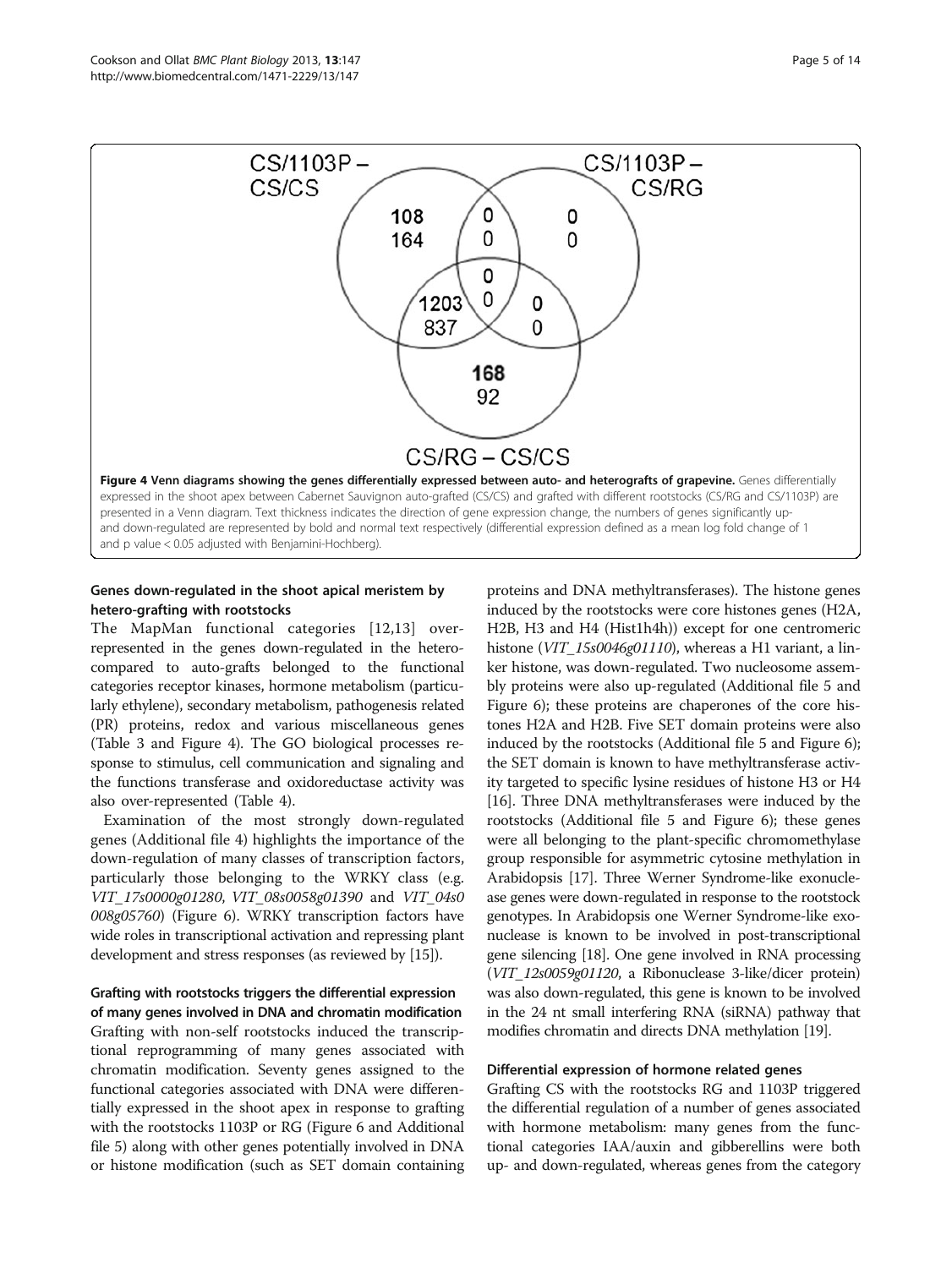



brassinosteroids were generally up-regulated and genes from the categories ABA, salicylic acid and ethylene were generally down-regulated (Additional file 6). Most of the differentially expressed genes from the category auxin were auxin responsive genes, however the expression of three auxin transporters were up-regulated, (three PIN1 like (VIT\_18s0001g15420, VIT\_14s0108g00020 and VIT\_0 8s0040g01230) and one AUX1-like (VIT\_03s0038g02 140), and one protein ligase involved in auxin signal transduction (VIT\_01s0127g00910) was down-regulated (Additional file 7). Six genes from the functional category brassinosteroids were up-regulated including two brassinosteroid receptor genes (VIT\_05s0062g01100 and VIT\_16s0100g00710) (Additional file 8).



| <b>Bin number</b> | <b>BinName</b>                                        | Contingency          | p value  | Adusted p-value |
|-------------------|-------------------------------------------------------|----------------------|----------|-----------------|
| 31                | Cell                                                  | 61, 605, 1082, 26089 | 7.43E-09 | $2.40F - 06$    |
| 10                | Cell wall                                             | 47, 509, 1096, 26185 | 3.75E-06 | 1.21E-03        |
| 31.1              | Cell organisation                                     | 41, 374, 1102, 26320 | 2.53E-07 | 8.16E-05        |
| 28                | <b>DNA</b>                                            | 43, 304, 1100, 26390 | 1.26E-10 | 4.09E-08        |
| 28.1              | DNA synthesis, chromatin structure                    | 34, 190, 1109, 26504 | 4.81E-11 | 1.55E-08        |
| 28.1.3            | DNA synthesis, chromatin structure, histone           | 15, 35, 1128, 26659  | 8.46E-10 | 2.73E-07        |
| 16.8.5            | Secondary metabolism, flavonoids, isoflavonols        | 6, 15, 1137, 26679   | 1.51F-04 | 4.87E-02        |
| 16.1.5            | Secondary metabolism, isoprenoids, terpenoids         | 23, 145, 1120, 26549 | 4.27F-07 | 1.38F-04        |
| 30.2.3            | Signalling, receptor kinases, leucine rich repeat III | 8, 28, 1135, 26666   | 8.55E-05 | 2.76E-02        |

MapMan BINs enriched in the genes up-regulated by grafting CS with the rootstocks RG and 1103P in comparison to the auto-grafted control (log fold change of 1, p value <0.05 adjusted with Holm). Contingency gives the number of genes in input list from the BIN, the number of genes on microarray from the BIN, the number of genes from input list not in the BIN and number of genes on microarray not in the BIN.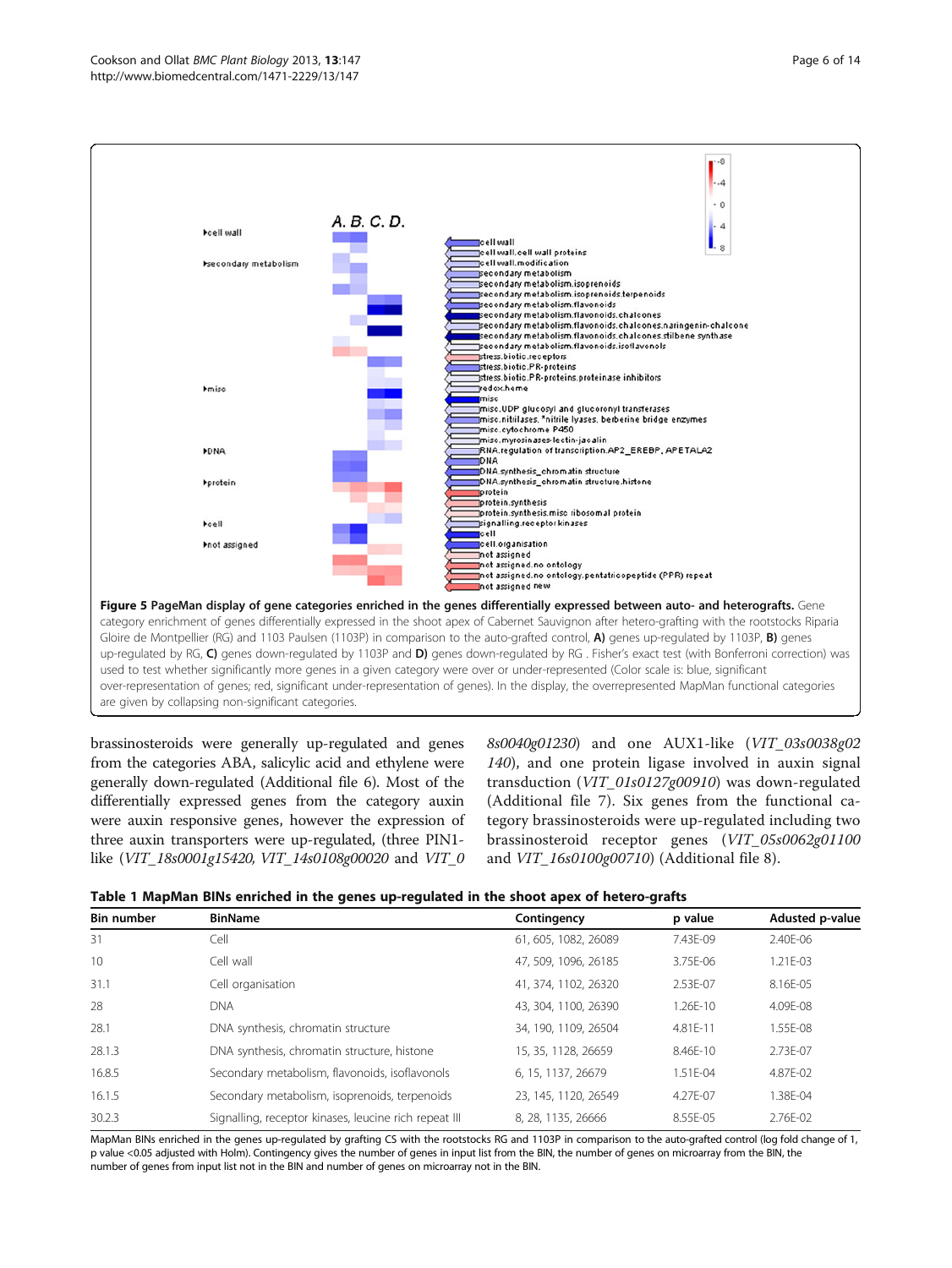| GO term    | Ontology <sup>a</sup> | <b>Description</b>                                                                    | Contingency           | p-value  | Adusted<br>p-value |
|------------|-----------------------|---------------------------------------------------------------------------------------|-----------------------|----------|--------------------|
| GO:0006260 | P                     | DNA replication                                                                       | 6, 9, 763, 18735      | 3.70E-07 | 1.20E-05           |
| GO:0006259 | P                     | DNA metabolic process                                                                 | 6, 9, 763, 18735      | 3.70E-07 | 1.20E-05           |
| GO:0044249 | P                     | Cellular biosynthetic process                                                         | 6, 16, 763, 18728     | 2.70E-05 | 0.00088            |
| GO:0034645 | P                     | Cellular macromolecule biosynthetic process                                           | 6, 16, 763, 18728     | 2.70E-05 | 0.00088            |
| GO:0009059 | P                     | Macromolecule biosynthetic process                                                    | 6, 16, 763, 18728     | 2.70E-05 | 0.00088            |
| GO:0044260 | P                     | Cellular macromolecule metabolic process                                              | 6, 23, 763, 18721     | 0.00027  | 0.0086             |
| GO:0044237 | P                     | Cellular metabolic process                                                            | 207, 3914, 562, 14830 | 0.00068  | 0.022              |
| GO:0044238 | P                     | Primary metabolic process                                                             | 207, 3915, 562, 14829 | 0.00068  | 0.022              |
| GO:0003774 | F                     | Motor activity                                                                        | 26, 119, 743, 18625   | 3.40E-12 | 1.10E-10           |
| GO:0017111 | F                     | Nucleoside-triphosphatase activity                                                    | 45, 326, 724, 18418   | 3.40E-12 | 1.10E-10           |
| GO:0016818 | F                     | Hydrolase activity, acting on acid anhydrides, in<br>phosphorus-containing anhydrides | 45, 326, 724, 18418   | 3.40E-12 | 1.10E-10           |
| GO:0016817 | F                     | Hydrolase activity, acting on acid anhydrides                                         | 45, 326, 724, 18418   | 3.40E-12 | 1.10E-10           |
| GO:0016462 | F                     | Pyrophosphatase activity                                                              | 45, 326, 724, 18418   | 3.40E-12 | 1.10E-10           |
| GO:0004386 | F                     | Helicase activity                                                                     | 19, 207, 750, 18537   | 0.0011   | 0.033              |
| GO:0005694 | C                     | Chromosome                                                                            | 67, 277, 702, 18467   | 3.30E-31 | 5.90E-30           |
| GO:0043228 | C                     | Non-membrane-bounded organelle                                                        | 67, 277, 702, 18467   | 3.30E-31 | 5.90E-30           |
| GO:0043232 | C                     | Intracellular non-membrane-bounded organelle                                          | 67, 277, 702, 18467   | 3.30E-31 | 5.90E-30           |
| GO:0043229 | C                     | Intracellular organelle                                                               | 243, 3945, 526, 14799 | 2.90E-08 | 5.20E-07           |
| GO:0043226 | C                     | Organelle                                                                             | 243, 3945, 526, 14799 | 2.90E-08 | 5.20E-07           |
| GO:0043227 | C                     | Membrane-bounded organelle                                                            | 242, 3930, 527, 14814 | 3.10E-08 | 5.60E-07           |
| GO:0043231 | C                     | Intracellular membrane-bounded organelle                                              | 242, 3930, 527, 14814 | 3.10E-08 | 5.60E-07           |
| GO:0005634 | C                     | <b>Nucleus</b>                                                                        | 241, 3922, 528, 14822 | 3.80E-08 | 6.90E-07           |
| GO:0005576 | C                     | Extracellular region                                                                  | 86, 1245, 683, 17499  | 7.00E-06 | 0.00013            |
| GO:0030312 | C                     | External encapsulating structure                                                      | 39, 511, 730, 18233   | 0.00025  | 0.0044             |

Table 2 GO term enrichment analysis of genes up-regulated in the shoot apex of hetero-grafts

GO term enrichment of genes significantly up-regulated (log fold change of 1, p value <0.05 adjusted with Holm) in the shoot apex in response to grafting with the rootstocks RG and 1103P in comparison to the auto-grafted control. Contingency gives the number of genes in input list from the GO term, the number of genes on microarray from the GO term, the number of genes from input list not from the GO term and number of genes on microarray not from the GO term. <sup>a</sup>Key: P, biological process; F, molecular function and C, cellular compartment.

#### Differential regulation of receptor kinases

Hetero-grafting with rootstocks RG and 1103P resulted in the up-regulation of many LRR containing receptor kinases and the down-regulation of many other classes of receptor kinases such as S-locus glycoprotein like, Domain of Unknown Function (DUF) 26, wall-associated kinase (WAK) and wheat leaf rust resistance LRK10-like receptor kinases (Additional files 8 and 9). Globally, 37 receptor kinases were up- and 63 receptor kinases were downregulated in the hetero-grafts compared to the auto-graft control (Additional file 8).

#### **Discussion**

#### Sampling strategy

Rootstocks are widely used in agriculture and rootstocks can have a profound influence on many aspects of plant development and plant responses to the environment (e.g. as reviewed by [1,2,8]). The sampling strategy selected

in this study was designed to reduce the secondary effects of rootstocks on gene expression (such as the indirect effects associated with differences in scion transpiration, water status, photosynthesis, temperature, etc.). Shoot apical meristems were harvested 1 hour before sunrise (harvested under green light) from plants growing outside in well watered pots. The shoot apices were harvested 4 months after grafting when presumably the scions were in a 'steady-state'; the plants had formed successful graft unions, had recovered from the grafting process, had presumably adapted to the presence of a rootstock but had not yet shown significant modifications of scion vigor.

#### Rootstock effects on plant development

Rootstocks are known to have a wide range of effects on scion development; the rootstocks used in this work are known to confer differences in scion vigor in the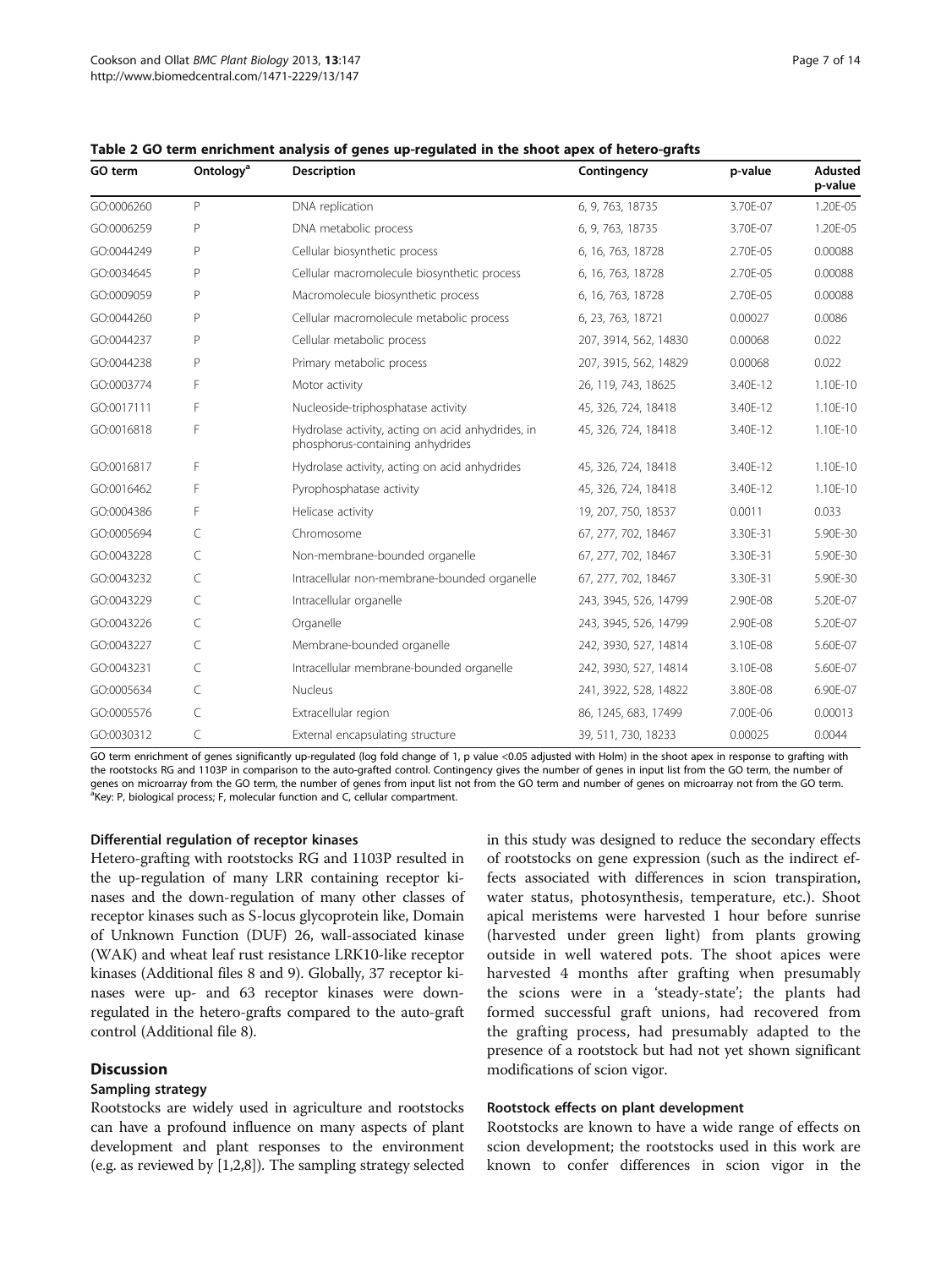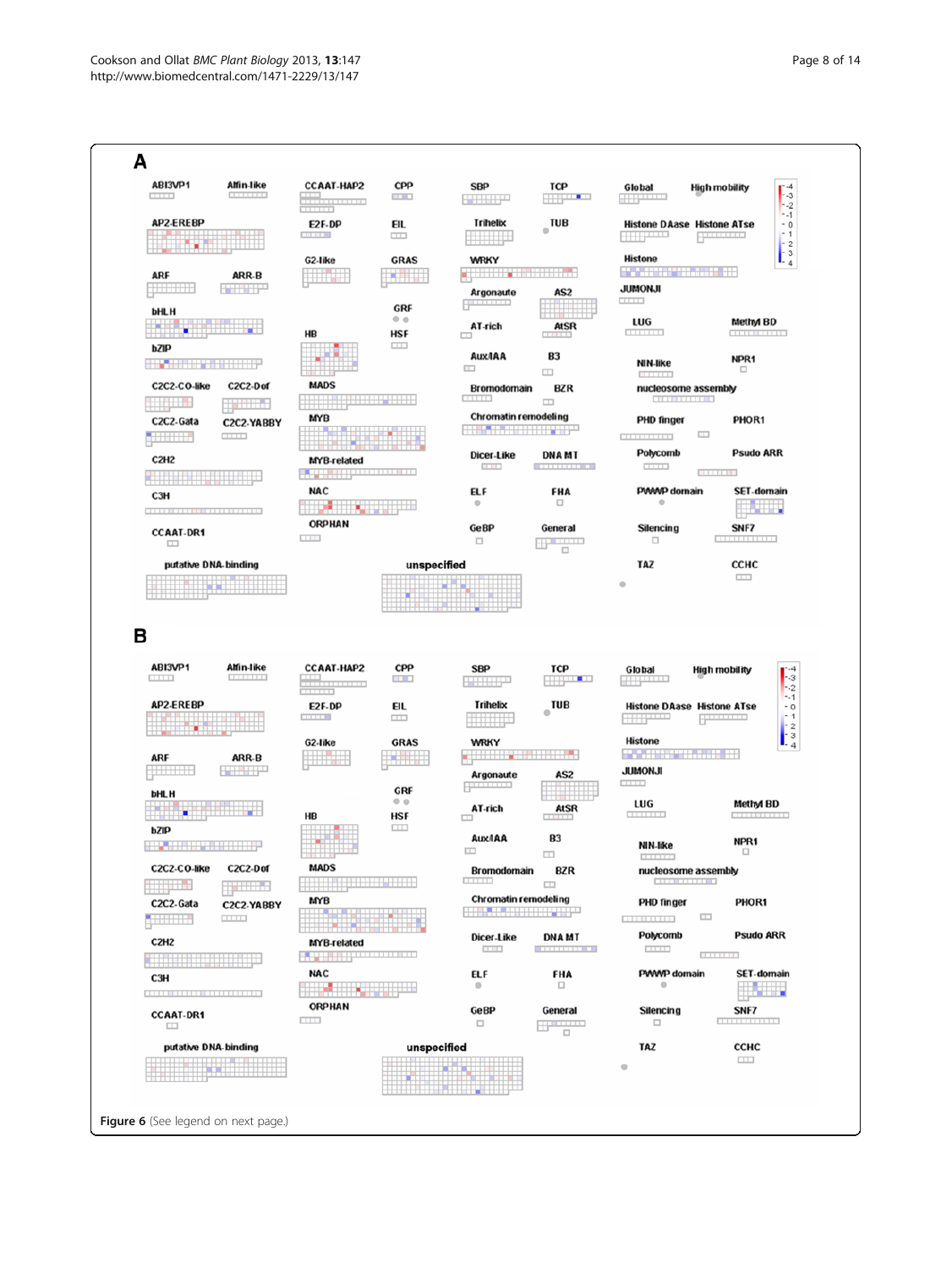#### (See figure on previous page.)

Figure 6 MapMan transcription overview maps showing differences in transcript levels between auto- and hetero-grafts. Comparisons made between the shoot apexes of Cabernet Sauvignon auto-grafted and grafted onto the rootstocks 1103 Paulsen (A) and Riparia Gloire de Montpellier (B). Up- and down- regulated genes are given in shades of blue and red respectively. The complete set of genes, derived functional categories, normalized expression values and calculated ratios are given in Additional file 2.

vineyard. The rootstock 1103P increases yields in comparison to the auto-grafted control when grafted with the scion Shiraz, similarly RG increases the yield of the scion Muscat Gordo Blanco in comparison to the autografted control (as reviewed by [3]). In the work presented here on young plants grown in pots, the rootstocks RG and 1103P also affected scion biomass accumulation and root/shoot biomass partitioning during the first growth cycle. Previous work has shown that these rootstocks alter secondary (stem thickness) rather than primary (stem length) shoot growth [20].

In addition to affecting scion development, the rootstocks RG and 1103P affected the partitioning of biomass between the shoot and the root, this relationship was stable throughout plant development. The intrinsic differences in shoot/root biomass allocation are reminiscent of plants responses to a number of environmental factors, such as, nutrient availability, water availability and temperature [21].

#### Grafting with rootstocks induced changes in the expression of growth related transcripts

Increased rootstock conferred vigor in apple trees has been associated with an increase in the number of genes up-regulated in the shoot [11]; this was also observed in

this work on grapevine in which grafting with vigor increasing rootstocks triggered the up-regulation, rather than the down-regulation, of gene expression. The transcript that best correlated with plant size in grafted apple trees was a sorbitol dehydrogenase [11]; sorbitol is the primary transport form of carbon in apple and Jensen et al. [11] suggested that the shoot apex of vigorous trees were more effective carbon sinks and that this facilitated more vigorous growth. Similarly grafting with rootstocks in grapevine (which increased scion vigor) resulted in the differential regulation of many genes from the functional categories major and minor carbohydrate metabolism and sugar transporters, suggesting that a similar mechanism may exist in grapevine.

The up-regulation of genes from the functional categories cell, cell wall and cell organization could also be associated with the differences in scion growth observed in the hetero-grafted grapevines. The up-regulation of a TFL 1 gene (VIT\_06s0080g00290) could be related to the non-self rootstock mediated increase in scion vegetative growth. In apple trees, the silencing of MdTFL1 is associated with decreased vegetative growth and reduced generation time [22]. The grapevine homologue of TFL1 is also known to delay flowering when over-expressed in Arabidopsis and tobacco [23].

Table 3 MapMan BINs enriched in the genes down-regulated in the shoot apex of hetero-grafts

| <b>Bin number</b> | <b>BinName</b>                                                                                                   | Contingency           | p value  | Adusted<br>p-value |
|-------------------|------------------------------------------------------------------------------------------------------------------|-----------------------|----------|--------------------|
| 17                | Hormone metabolism                                                                                               | 34, 549, 747, 26507   | 6.46E-05 | 1.54E-02           |
| 17.5.1            | Hormone metabolism, ethylene, synthesis-degradation                                                              | 10, 78, 771, 26978    | 1.79E-04 | 4.26E-02           |
| 26                | Miscellaneous                                                                                                    | 106, 1621, 675, 25435 | 2.49E-14 | 5.92E-12           |
| 26.1              | Miscellaneous cytochrome P450                                                                                    | 25, 312, 756, 26744   | 1.15E-05 | 2.74E-03           |
| 26.8              | Miscellaneous nitrilases, nitrile lyases, berberine bridge enzymes,<br>reticuline oxidases, troponine reductases | 16, 76, 765, 26980    | 5.48E-09 | 1.30E-06           |
| 26.2              | Miscellaneous UDP glucosyl and glucoronyl transferases                                                           | 22, 263, 759, 26793   | 2.07E-05 | 4.92E-03           |
| 21.3              | Redox heme                                                                                                       | 5, 6, 776, 27050      | 6.89E-06 | 1.64E-03           |
| 27.3.3            | RNA, regulation of transcription, AP2/EREBP, APETALA2/Ethylene-responsive<br>element binding protein family      | 14, 104, 767, 26952   | 5.88E-06 | 1.40E-03           |
| 16.8              | Secondary metabolism, flavonoids                                                                                 | 25, 239, 756, 26817   | 1.35E-07 | 3.22E-05           |
| 16.8.2            | Secondary metabolism flavonoids, chalcones                                                                       | 17, 40, 764, 27016    | 1.70E-13 | 4.06E-11           |
| 16.8.2.3          | Secondary metabolism flavonoids, chalcones, stilbene synthase                                                    | 17, 26, 764, 27030    | 7.42E-16 | 1.77E-13           |
| 30.2              | Signalling receptor kinases                                                                                      | 38, 637, 743, 26419   | 7.35E-05 | 1.75E-02           |
| 20.1.7            | Stress biotic, PR-proteins                                                                                       | 18, 125, 763, 26931   | 1.15E-07 | 2.74E-05           |

MapMan BINs enriched in the genes down-regulated by grafting CS with the rootstocks RG and 1103P in comparison to the auto-grafted control (log fold change of 1, p value <0.05 adjusted with Holm). Contingency as described in Table 1.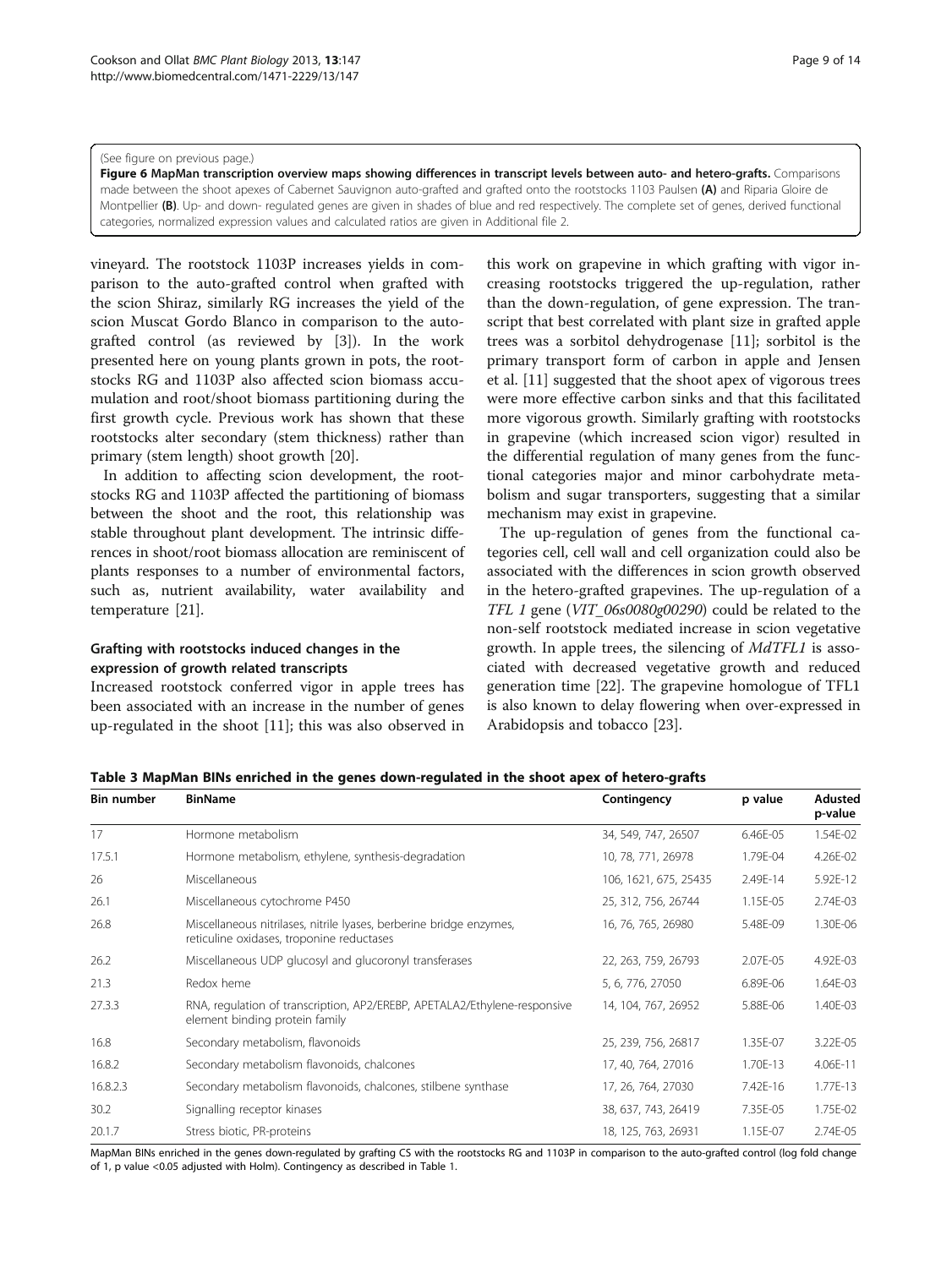| GO term    | Ontology <sup>a</sup> | <b>Description</b>      | Contingency           | p-value | Adusted p-value |
|------------|-----------------------|-------------------------|-----------------------|---------|-----------------|
| GO:0050896 |                       | Response to stimulus    | 154, 3959, 375, 14785 | 0.00032 | 0.0076          |
| GO:0007154 |                       | Cell communication      | 64, 1511, 465, 17233  | 0.0018  | 0.044           |
| GO:0023052 |                       | Signaling               | 64, 1512, 465, 17232  | 0.0018  | 0.044           |
| GO:0016740 |                       | Transferase activity    | 147, 3766, 382, 14978 | 0.00035 | 0.0088          |
| GO:0016491 |                       | Oxidoreductase activity | 81, 1986, 448, 16758  | 0.0016  | 0.039           |

Table 4 GO term enrichment analysis of genes down-regulated in the shoot apex of hetero-grafts

GO term enrichment of genes significantly down-regulated (log fold change of 1, p value <0.05 adjusted with Holm) in the shoot apex in response to grafting with the rootstocks RG and 1103P in comparison to the auto-grafted control. Contingency as described in Table 2.

<sup>a</sup>Key: P, biological process and F, molecular function.

Grafting with rootstocks triggers the differential expression of many genes involved in DNA and chromatin modification In eukaryotes epigenetic mechanisms can regulation chromatin structure and gene expression, for example by DNA methylation, histone modification and certain aspects of the siRNA signaling pathway [24]. DNA methyltransferases add a methyl group to a cytosine base to produce 5 methylcytosine; DNA methylation is thought to repress transposons activity and in some cases gene expression [25]. The up-regulation of genes associated with DNA methylation could be associated with the repression of transposon activity or gene expression in hetero-grafted plants. The up-regulation of many histones could also be related to alterations in the chromatin structure of hetero-grafted plants and could be involved in some of the gene expression differences observed between the hetero- and auto-grafted plants. Both DNA methylation and histone modification can be affected by siRNAs [24] and small RNAs are known to be graft transmissible in plants (e.g. [26]). We propose the hypothesis that grafting with non-self rootstocks alters the small RNA population of the scion and mediates epigenetics changes in the recipient tissue. However, chromatin modification is known to be induced in response to various stresses such as salt, drought and cold stress as well as being involved in a number of hormone signaling cascades (as reviewed by [27]). Therefore, the differential expression of genes in response to heterografting could be an indirect response of chromatin modification genes via grafting-related stress responses and/or a direct consequence of siRNA trafficking between the rootstock and scion. In addition to possible epigenetic regulation induced by hetero-grafting, both post-transcriptional and post-translational modifications are also possible. Numerous genes involved in protein synthesis, degradation and targeting were differentially expressed in the hetero-grafts. Furthermore, six genes involved in RNA processing and three genes involved in RNA binding were up-regulated in the hetero-grafts (the only down-regulated gene was the ribonuclease 3-like/dicer protein previously mentioned).

#### The differential expression of receptor kinases in response to hetero-grafting with a non-self rootstock

Plant genomes contain large numbers of receptor kinases with very divergent extracellular domains. The receptor kinases that were differentially expressed in response to grafting with non-self rootstocks included genes from the functional categories LRR, S-locus glycoprotein like, DUF 26, WAK and LRK10-like. LRR proteins are the largest group of receptor kinases in plants and the motif is thought to be involved in signal transduction and to mediate protein-protein interactions. In this study, generally the receptor kinases from the LRR family were up-regulated in the shoot apex of the hetero-grafts (14 genes were up and only 4 genes were down-regulated). LRR domain containing proteins have been implicated in many developmental pathways and defense responses (as reviewed by [28]); this could imply that grafting with rootstocks triggered a defense response throughout the plant. Similarly, LRK10 receptor kinases were downregulated in the hetero-grafts and LRK10 was first identified as a leaf rust resistance gene in wheat.

S-locus glycoprotein-like receptor kinases were first identified as being important in self-incompatibility responses in Brassica flowers and have since been shown to be involved in plant defense responses (as reviewed by [29]). Surprisingly, the S-locus receptor kinases were also downregulated, rather than up-regulated as we would have expected. However, at least one S-locus receptor kinase in Arabidopsis is a negative regulator of plant defense responses [30] suggesting that the interpretation of differential expression of receptor kinases is more complicated that it may first appear. However, it is possible that the S-locus receptor kinases differentially expressed in response to grafting with a non-self rootstock genotype in order to suppress a self-incompatibility response throughout the plant.

## The differential expression of hormone signaling related genes in response to hetero-grafting with a non-self rootstock

The differential regulation of genes from the functional category hormones could suggest the involvement of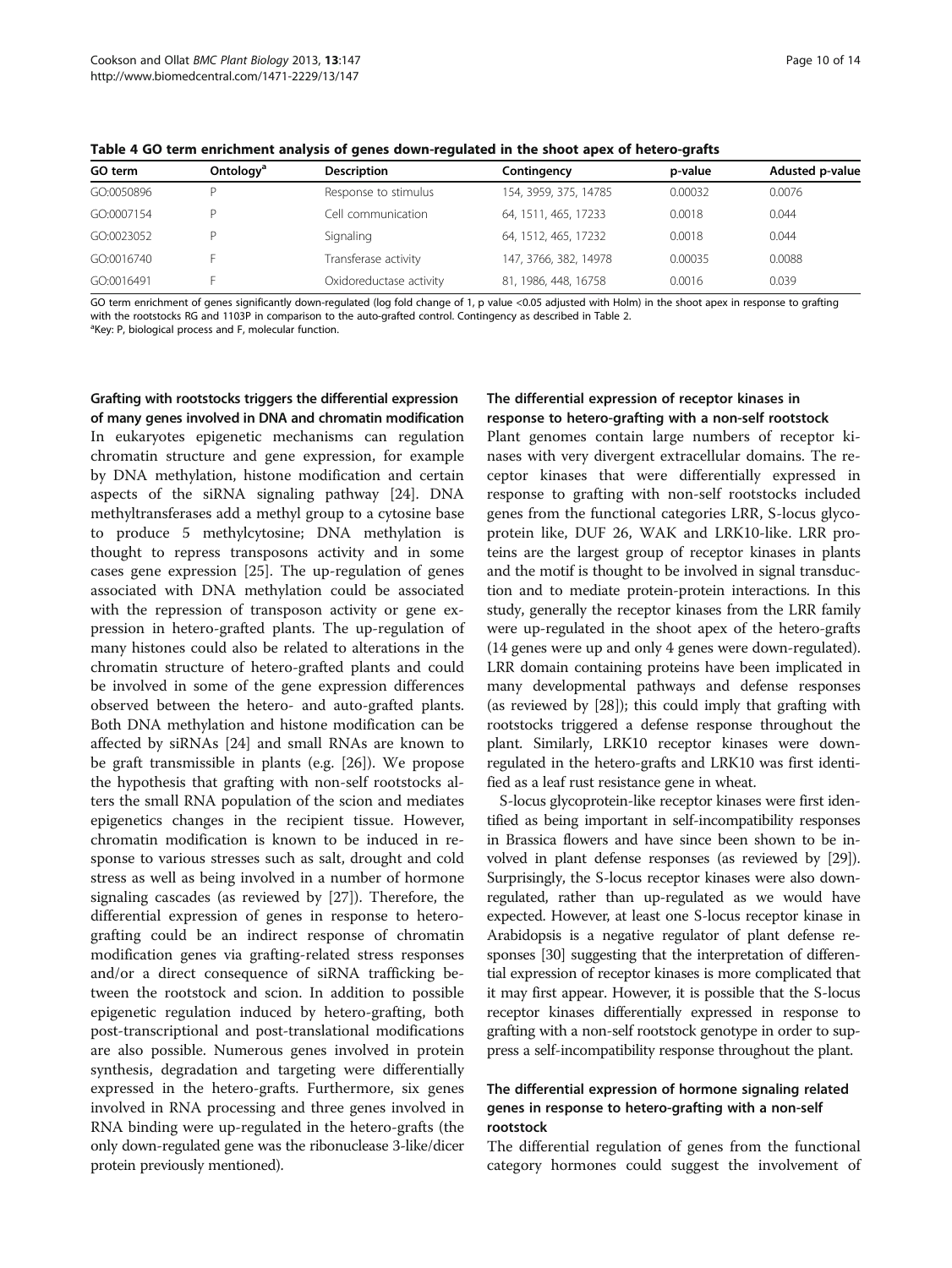hormone signaling between the two different genotypes in a grafted plant. In agreement with this observation, differences in hormone signaling and the sequestration of hormones in the rootstock shank (particularly auxin, gibberellins, ABA and cytokinins) have been proposed as mechanisms of rootstock control of scion growth (as reviewed by [2]).

Many genes from the functional category brassinosteroids were up-regulated; brassinosteroids are known to interact with plant defense receptor signaling pathways and modulate signaling of the tradeoff between growth and plant immune responses [31]. This could suggest the grafting with a non-self rootstock alters defense responses in the scion. This idea is further supported by the downregulation of genes from the functional categories ABA, ethylene and salicylic acid, which could also be associated with plant defense response pathways [32].

## Overlap between genes differentially expressed in the shoot apex and genes associated with hybrid vigor

Hybrid vigor is the phenomenon in which hybrids have superior performances over their parents in a number of traits such as biomass accumulation, growth rate and fertility (e.g. [33]). The expression of circadian oscillator genes has been associated with hybrid vigor in Arabidopsis [34,35], although clock genes were not differentially expressed in this experiment, this could be related to the time of day of the harvest and the culture of plants outside under natural conditions. Shen et al. [35] showed that DNA methylation is increased in hybrids across the whole genome, but especially in the transposable elements. Seventy-seven genes sensitive to methylome remodeling were identified as being differentially repressed in the hybrids, including the down-regulation of genes involved in flavonoid biosynthesis and the up-regulation of two genes involved in auxin signaling (as well as the up-regulation of auxin transport). In the shoot apex, grafting with vigor increasing rootstocks also resulted in the up-regulation of many genes involved in DNA and chromatin modification and the down-regulation of many genes involved in flavonoid biosynthesis. In addition, many genes involved in auxin transport, signal transduction and auxin responsive genes were differentially expressed in response to grafting with rootstocks. This could suggest that grafting with vigor increasing rootstocks induces a transcriptional response similar to that of hybrid vigor.

#### Conclusions

Grafting V. vinifera with rootstocks originating from American *Vitis spp*. had a profound effect on scion gene expression in the shoot apex. However, the choice of rootstock genotype did not appear to have a dramatic effect on gene expression; this could suggest that auto- and hetero-grafting was the major factor in the regulation gene expression in the shoot apex. The functional categories over-represented in the rootstock responding gene lists (such as chromatin regulation, cell organization and hormone signaling) could suggest that there is some degree of self- and non-self root recognition. Many genes differentially expressed in the shoot apex between hetero- and auto-grafted plants are also known to be involved in defense responses supporting the idea that the scion can detect the presence of a non-self rootstock. The similarity between the transcriptional response at the shoot apex to vigor increasing non-self rootstocks and in the shoot of vigorous hybrids could suggest that similar mechanisms are involved.

## Methods

### Plant material

Plant material, grafting procedure and growing conditions were as described by [20]. Briefly, CS, V. riparia cv. 'Riparia Gloire de Montpellier' (RG) and the V. berlandieri x V. rupestris hybrid cv. '1103 Paulsen' (1103P) hardwood was grafted in March using mechanical omega grafting. After callusing for 28 days at 28°C and 90% humidity, the plants were transferred to a greenhouse for one month and then transferred to 7 L pots filled with calcareous clay soil and cultivated in an experimental plot outside watered with nutrient solution.

#### Calculation of thermal time

In most studies of plant growth conducted in non- or semi-controlled environmental conditions, time is expressed as thermal time (degree days), in which temperature dependent variations in growth rate are compensated for. Thermal time is based upon the linear relationships between the rates/durations of growth within a non-deleterious range of air temperatures and is calculated by incrementing mean daily air temperature minus a threshold temperature. In this study, we have used the standard threshold temperature for grapevine shoot growth [36]. Thermal time was calculated by the daily integration of mean air temperature minus a base temperature of 10°C. It was expressed in degree days (°Cd) and was calculated from the moment the grafted plants were planted into pots and transferred to the experimental plot. The climatic conditions from 1st June until 30th September 2010 were: average air temperature 20.6°C; the average daily mean global radiation was 1962 joules  $cm<sup>-2</sup>$ ; the average relative humidity 68.1%.

#### Biomass measurements

Ten plants per scion/rootstock combination were separated into leaf, stem, root and trunk samples on four dates during the first growth cycle after grafting (06/07/2010, 26/07/2010, 17/08/2010 and 15/09/2010 corresponding to 466, 724, 932 and 1246 °Cd respectively). Samples were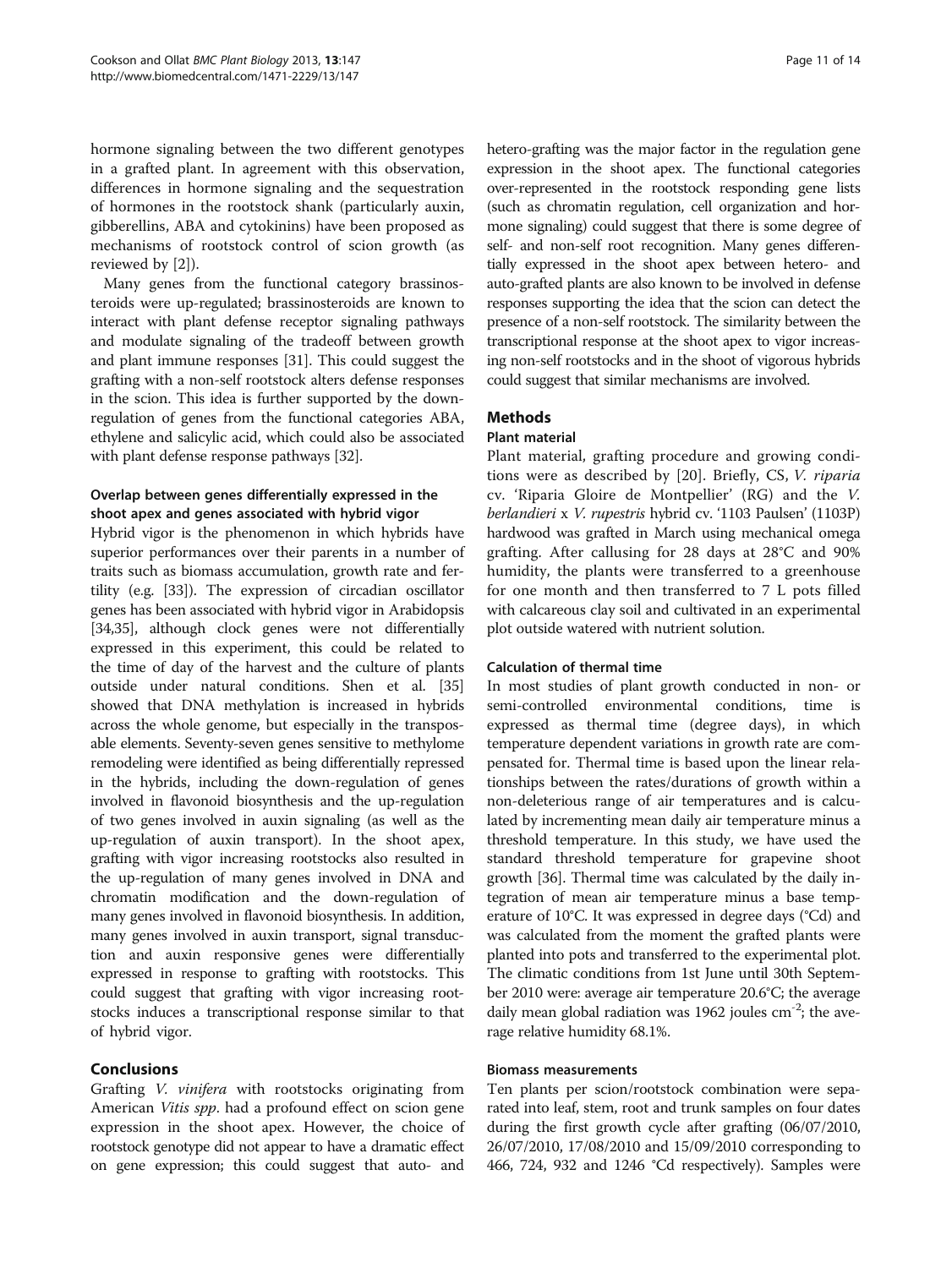dried in an oven at 80°C until the samples reached a constant weight.

#### Statistical analysis of biomass data

All biomass data were analyzed using Sigma Plot 11.

#### RNA extraction

Four pools of 5 shoot apex zones (approximately 4 mm in length) were harvested from 20 single-stemmed grapevines (i.e. one apex per plant) at the end of the night for each scion/rootstock combination in July (4 months after grafting) and immediately snap frozen in liquid nitrogen. Total RNA was extracted using the Spectrum Plant Total RNA kit (Sigma-Aldrich) according to the manufacturer's instructions.

#### Microarray analysis

The microarrays used were the grape whole genome microarrays from Nimblegen, Roche, (Design name 090918 Vitus exp HX12). The microarray probe design is based on the 12X genome assembly [37] using the grapevine V1 gene model prediction from CRIBI [38]. The probe design is available online [39]. The microarray contains 118015 probes with an average of 4 probes per gene; the expression of 29549 genes can be quantified with the microrarray. The correspondence between probe identifiers and gene identifiers were obtained from [38]. The microarray hybridisations were done for the 12 samples (three scion/rootstock combinations with four biological replicates) by the Plateforme Biopuces, Institut National des Sciences Appliquées, Toulouse, France according to the manufacturer's instructions.

The microarray data were analyzed using the statistical package R, version 2.14.0 [40] with various Bioconductor packages [41,42]). Microarray quality controls were performed using the arrayQualityMetrics package [43]. Expression intensities were background corrected, quantile-normalized and summarized using the rma function of the oligo package [44]. The dataset supporting the results of this article is available from ArrayExpress [45]; the accession number is E-MTAB-1523 [46]. Differentially expressed genes were identified using the limma package [47]; genes with absolute log2 fold changes >1 and Benjamini-Hochberg corrected p-values below 0.05 were considered significant.

Differences in gene expression were visualized using MapMan [12,13] and PageMan [14]. The MapMan mapping file was obtained from [48]; 27837 of the 29549 genes on the microarray are present in the mapping file. Enrichments of functional categories of the MapMan annotation in the significantly differentially expressed genes were tested for significance by applying Fisher tests with a Bonferroni correction for multiple tests using Mefisto Version 0.23beta [49], the contingency data are given as follows: genes from functional category in input list, genes from functional category on microarray, background input list and background microarray. Enrichment of Gene Ontology (GO) terms in significantly differentially expressed genes was evaluated using analysis tool from AgriGO [50,51] with Fisher tests and Bonferroni multiple testing correction ( $p < 0.05$ ).

#### qPCR analysis

For qPCR experiments, genomic DNA contamination was removed from the RNA with the Turbo DNA-free kit from Ambion (according to the manufacturer's instructions) and reverse transcription was done using the Superscript III kit from Invitrogen (using oligo dT primers, 1.5 μg RNA and according to the manufacturer's instructions). Gene expression was analyzed on a Biorad CFX96 machine using iQ Sybr Green Supermix (according to the manufacturer's instructions). The quality (and quantity) of cDNA synthesized was tested using two sets of primers that amplified the 3' and 5' regions of the same reference gene (a SAND protein, VIT\_06s0004g02820) and genomic DNA contamination was checked by qPCR using intron specific genes (Additional file 10). The expression of genes of interest was normalized with VIT\_06s0004g02820 and two additional reference genes were used to confirm the stability of expression of VIT\_06s0004g02820 (Additional file 10). The relative expression is presented as 40 minus delta Ct using VIT\_06s0004g02820 as the reference gene. PCR efficiency for each primer pair was calculated using LinRegPCR [52]. Nine genes were selected for qPCR analysis based upon their degree of up- or down-regulation and the potential interest of their putative function.

#### Additional files

[Additional file 1:](http://www.biomedcentral.com/content/supplementary/1471-2229-13-147-S1.docx) Validation of microarray data (open bars) by qPCR (filled bars) in the shoot apical meristem of Cabernet Sauvignon auto-grafted (CS) and grafted with the rootstocks Riparia Gloire de Montpellier (RG) and 1103 Paulsen (1103P): VIT\_11s0149g00130 (A), VIT\_07s0191g00240 (B), VIT\_15s0048g02430 (C), VIT\_18s0001g10150 (D), VIT\_19s0014g03130 (E), VIT\_06s0080g00290 (F), VIT\_16s0098g01510 (G), VIT\_09s0002g03160 (H) and  $VIT_18s0001g03180$  (I). Means and standard deviations shown,  $n = 3$ . [Additional file 2:](http://www.biomedcentral.com/content/supplementary/1471-2229-13-147-S2.xlsx) All genes differentially expressed (log fold change of

1, p value <0.05 adjusted with Benjamini-Hochberg) in the shoot apex of Cabernet Sauvignon (CS) hetero- (CS/Riparia Gloire de Montpellier (RG) or CS/1103 Paulsen (1103P)) compared to auto-grafts (CS/CS).

[Additional file 3:](http://www.biomedcentral.com/content/supplementary/1471-2229-13-147-S3.xlsx) Genes strongly up-regulated (log fold change of >2, p value <0.05 adjusted with Benjamini-Hochberg) in the shoot apex of Cabernet Sauvignon (CS) hetero- (CS/Riparia Gloire de Montpellier (RG) and CS/1103 Paulsen (1103P)) compared to auto-grafts (CS/CS).

[Additional file 4:](http://www.biomedcentral.com/content/supplementary/1471-2229-13-147-S4.xlsx) Genes strongly down-regulated (log fold change of >2, p value <0.05 adjusted with Benjamini-Hochberg) in the shoot apex of Cabernet Sauvignon (CS) hetero- (CS/Riparia Gloire de Montpellier (RG) and CS/1103 Paulsen (1103P)) compared to auto-grafts (CS/CS).

[Additional file 5:](http://www.biomedcentral.com/content/supplementary/1471-2229-13-147-S5.xlsx) Genes associated with DNA differentially expressed (log fold change of 1, p value <0.05 adjusted with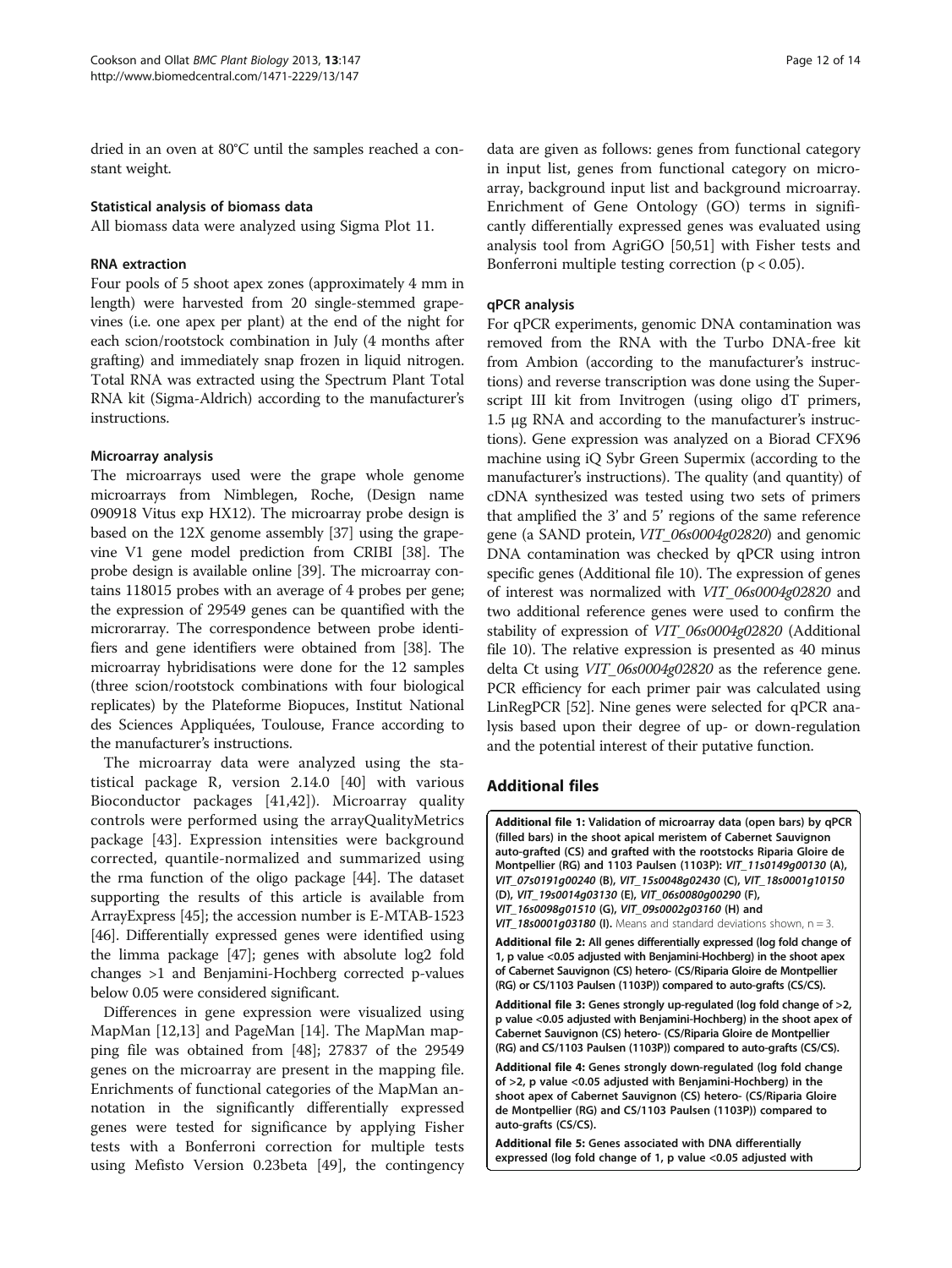Benjamini-Hochberg) in the shoot apex of Cabernet Sauvignon (CS) hetero- (CS/Riparia Gloire de Montpellier (RG) or CS/1103 Paulsen (1103P)) compared to auto-grafts (CS/CS).

[Additional file 6:](http://www.biomedcentral.com/content/supplementary/1471-2229-13-147-S6.docx) MapMan hormone regulation overview maps showing differences in transcript levels between the shoot apexes of Cabernet Sauvignon auto-grafted and grafted onto the

rootstocks 1103 Paulsen (A) and Riparia Gloire de Montpellier (B). Up- and down-regulated genes are given in shades of blue and red respectively. The complete set of genes, derived functional categories, normalized expression values and calculated ratios are given in Additional file 7.

[Additional file 7:](http://www.biomedcentral.com/content/supplementary/1471-2229-13-147-S7.xlsx) Genes associated with hormone signaling differentially expressed (log fold change of 1, p value <0.05 adjusted with Benjamini-Hochberg) in the shoot apex of Cabernet Sauvignon (CS) hetero- (CS/Riparia Gloire de Montpellier (RG) or CS/1103 Paulsen (1103P)) compared to auto-grafts (CS/CS).

[Additional file 8:](http://www.biomedcentral.com/content/supplementary/1471-2229-13-147-S8.xlsx) Genes associated with receptor kinases differentially expressed (log fold change of 1, p value <0.05 adjusted with Benjamini-Hochberg) in the shoot apex of Cabernet Sauvignon (CS) hetero- (CS/Riparia Gloire de Montpellier (RG) or CS/1103 Paulsen (1103P)) compared to auto-grafts (CS/CS).

[Additional file 9:](http://www.biomedcentral.com/content/supplementary/1471-2229-13-147-S9.docx) MapMan receptor kinase overview maps showing differences in transcript levels between the shoot apexes of Cabernet Sauvignon auto-grafted and grafted onto the rootstocks 1103 Paulsen (A) and Riparia Gloire de Montpellier (B). Up- and down-regulated genes are given in shades of blue and red respectively. The complete set of genes, derived functional categories, normalized expression values and calculated ratios are given in Additional file 8.

[Additional file 10:](http://www.biomedcentral.com/content/supplementary/1471-2229-13-147-S10.docx) Sequence and mean PCR efficiency of primers used for qPCR analysis.

#### Competing interests

The authors declare that they have no competing interests.

#### Authors' contributions

SJC carried out the data acquisition, analysis and interpretation, and drafted the manuscript. NO made substantial contributions to the conception and design of the experiments as well as the manuscript preparation. Both authors approved and read the final manuscript.

#### Acknowledgements

The authors thank the Cyril Hevin, Martine Donnart, Bernard Douens, Guillaume Pacreau, Jean-Pierre Petit and Jean-Paul Robert for their technical help.

#### Received: 9 April 2013 Accepted: 27 September 2013 Published: 2 October 2013

#### References

- Lee JM, Kubota C, Tsao SJ, Bie Z, Echevarria PH, Morra L, Oda M: Current status of vegetable grafting: diffusion, grafting techniques, automation. Sci Hortic 2010, 127(2):93-105.
- 2. Gregory PJ, Atkinson CJ, Bengough AG, Else MA, Fernandez-Fernandez F, Harrison RJ, Schmidt S: Contributions of roots and rootstocks to sustainable, intensified crop production. Journal of Experimental Botany 2013, 64(5):1209–1222.
- 3. May P: Using grapevine rootstocks the Australian perspective. Adelaide, Australia: Winetitles; 1994.
- Tandonnet JP, Cookson S, Vivin P, Ollat N: Scion genotype controls biomass allocation and root development in grafted grapevine. Aust J Grape Wine Res 2010, 16(2):290–300.
- 5. Jones TH, Cullis BR, Clingeleffer PR, Ruhl EH: Effects of novel hybrid and traditional rootstocks on vigour and yield components of Shiraz grapevines. Aust J Grape Wine Res 2009, 15(3):284-292.
- 6. Marguerit E, Brendel O, Lebon E, Van Leeuwen C, Ollat N: Rootstock control of scion transpiration and its acclimation to water deficit are controlled by different genes. New Phytol 2012, 194(2):416–429.
- 7. Rouphael Y, Cardarelli M, Rea E, Colla G: Improving melon and cucumber photosynthetic activity, mineral composition, and growth performance

under salinity stress by grafting onto cucurbita hybrid rootstocks. Photosynthetica 2012, 50(2):180–188.

- 8. Webster AD: Vigour mechanisms in dwarfing rootstocks for temperate fruit trees. ISHS Acta Horticulturae 2004, 658:29–41.
- 9. Lauri PE, Maguylo K, Trottier C: Architecture and size relations: an essay on the apple (malus x domestica, rosaceae) tree. Am J Bot 2006, 93(3):357–368.
- 10. Prassinos C, Ko JH, Lang G, Iezzoni AF, Han KH: Rootstock-induced dwarfing in cherries is caused by differential cessation of terminal meristem growth and is triggered by rootstock-specific gene regulation. Tree Physiol 2009, 29(7):927–936.
- 11. Jensen PJ, Makalowska I, Altman N, Fazio G, Praul C, Maximova SN, Crassweller RM, Travis JW, McNellis TW: Rootstock-regulated gene expression patterns in apple tree scions. Tree Genet Genomes 2010, 6(1):57–72.
- 12. Thimm O, Blasing O, Gibon Y, Nagel A, Meyer S, Kruger P, Selbig J, Muller LA, Rhee SY, Stitt M: MAPMAN: a user-driven tool to display genomics data sets onto diagrams of metabolic pathways and other biological processes. Plant J 2004, 37(6):914–939.
- 13. Usadel B, Nagel A, Thimm O, Redestig H, Blaesing OE, Palacios-Rojas N, Selbig J, Hannemann J, Piques MC, Steinhauser D, et al: Extension of the visualization tool MapMan to allow statistical analysis of arrays, display of coresponding genes, and comparison with known responses. Plant Physiol 2005, 138(3):1195–1204.
- 14. Usadel B, Nagel A, Steinhauser D, Gibon Y, Blasing OE, Redestig H, Sreenivasulu N, Krall L, Hannah MA, Poree F, et al: PageMan: an interactive ontology tool to generate, display, and annotate overview graphs for profiling experiments. BMC Bioinformatics 2006, 7:535.
- 15. Rushton PJ, Somssich IE, Ringler P, Shen QXJ: WRKY transcription factors. Trends Plant Sci 2010, 15(5):247–258.
- 16. Ng DWK, Wang T, Chandrasekharan MB, Aramayo R, Kertbundit S, Hall TC: Plant SET domain-containing proteins: structure, function and regulation. Biochim Biophys Acta-Gene Struct Expr 2007, 1769(5–6):316–329.
- 17. Bartee L, Malagnac F, Bender J: Arabidopsis cmt3 chromomethylase mutations block non-CG methylation and silencing of an endogenous gene. Genes Dev 2001, 15(14):1753–1758.
- 18. Glazov E, Phillips K, Budziszewski GJ, Meins F, Levin JZ: A gene encoding an RNase D exonuclease-like protein is required for post-transcriptional silencing in Arabidopsis. Plant J 2003, 35(3):342-349.
- 19. Melnyk CW, Molnar A, Bassett A, Baulcombe DC: Mobile 24 nt small RNAs direct transcriptional gene silencing in the root meristems of Arabidopsis thaliana. Curr Biol 2011, 21(19):1678–1683.
- 20. Cookson SJ, Hevin C, Donnart M, Ollat N: Grapevine rootstock effects on scion biomass are not associated with large modifications of primary shoot growth under nonlimiting conditions in the first year of growth. Funct Plant Biol 2012, 39(8):650–660.
- 21. Poorter H, Niklas KJ, Reich PB, Oleksyn J, Poot P, Mommer L: Biomass allocation to leaves, stems and roots: meta-analyses of interspecific variation and environmental control. New Phytol 2012, 193(1):30–50.
- 22. Flachowsky H, Szankowski I, Waidmann S, Peil A, Trankner C, Hanke MV: The MdTFL1 gene of apple (malus x domestica borkh.) reduces vegetative growth and generation time. Tree Physiol 2012, 32(10):1288–1301.
- 23. Boss PK, Sreekantan L, Thomas MR: A grapevine TFL1 homologue can delay flowering and alter. oral development when overexpressed in heterologous species. Funct Plant Biol 2006, 33(1):31–41.
- 24. He G, Elling AA, Deng XW: The epigenome and plant development. Annu Rev Plant Biol 2011, 62:411–435.
- 25. Lisch D: Epigenetic regulation of transposable elements in plants. Annu Rev Plant Biol 2009, 60:43–66.
- 26. Brosnan CA, Voinnet O: Cell-to-cell and long-distance siRNA movement in plants: mechanisms and biological implications. Curr Opin Plant Biol 2011, 14(5):580–587.
- 27. Luo M, Liu XC, Singh P, Cui YH, Zimmerli L, Wu KQ: Chromatin modifications and remodeling in plant abiotic stress responses. Biochim Biophys Acta-Gene Regul Mech 2012, 1819(2):129–136.
- 28. Haffani YZ, Silva NF, Goring DR: Receptor kinase signalling in plants. Can J Bot-Rev Can Botanique 2004, 82(1):1–15.
- 29. Sanabria N, Goring D, Nurnberger T, Dubery I: Self/nonself perception and recognition mechanisms in plants: a comparison of self-incompatibility and innate immunity. New Phytol 2008, 178(3):503–513.